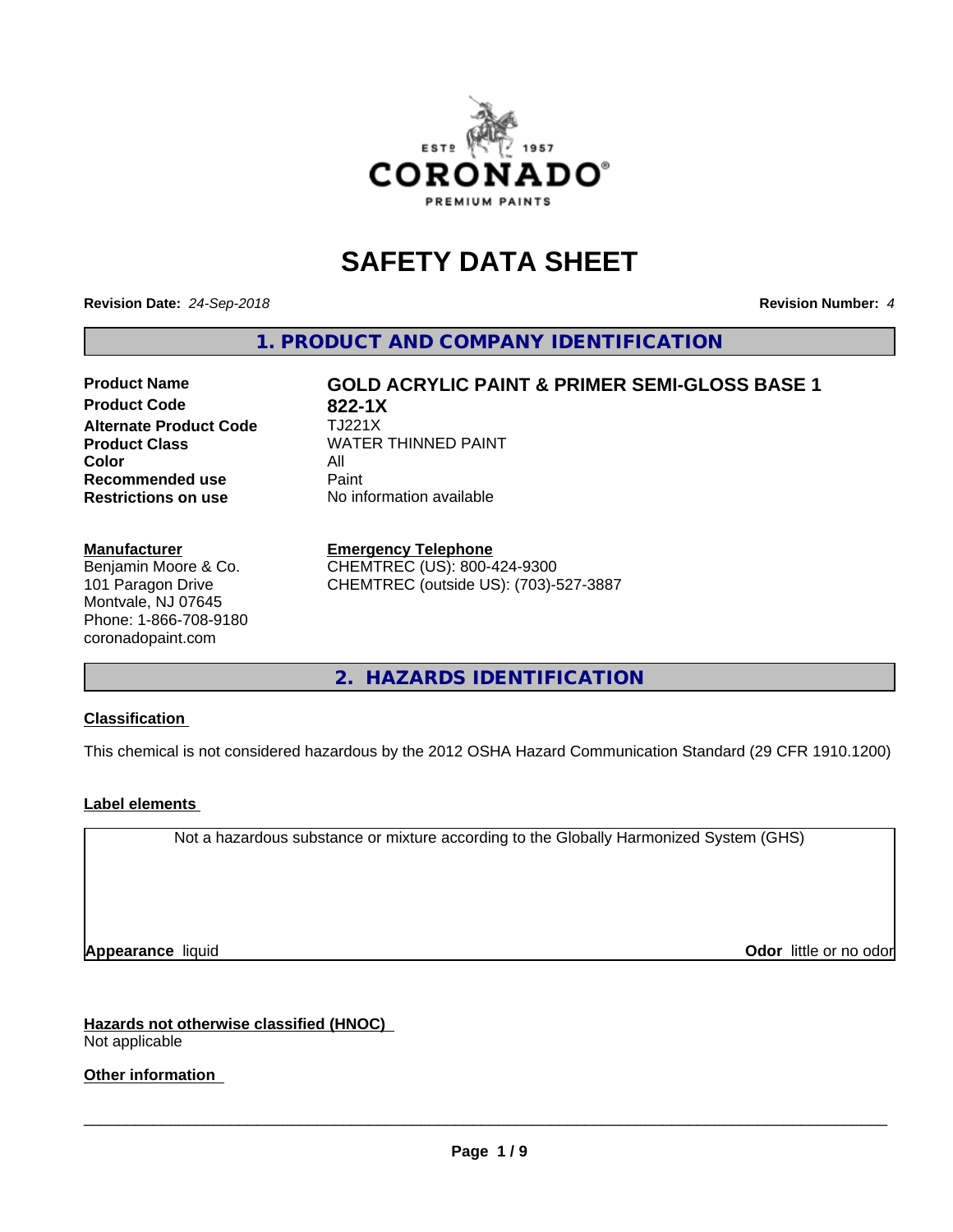No information available

# **3. COMPOSITION INFORMATION ON COMPONENTS**

\_\_\_\_\_\_\_\_\_\_\_\_\_\_\_\_\_\_\_\_\_\_\_\_\_\_\_\_\_\_\_\_\_\_\_\_\_\_\_\_\_\_\_\_\_\_\_\_\_\_\_\_\_\_\_\_\_\_\_\_\_\_\_\_\_\_\_\_\_\_\_\_\_\_\_\_\_\_\_\_\_\_\_\_\_\_\_\_\_\_\_\_\_

| <b>Chemical name</b>  | CAS No.    | Weight-% |
|-----------------------|------------|----------|
| Titanium dioxide      | 13463-67-7 | Δu       |
| Nepheline svenite     | 37244-96-5 |          |
| Silica<br>. amorphous | 7631-86-9  |          |

|                                                                                                                             |                        | 4. FIRST AID MEASURES                                                                                                                        |  |  |
|-----------------------------------------------------------------------------------------------------------------------------|------------------------|----------------------------------------------------------------------------------------------------------------------------------------------|--|--|
| <b>General Advice</b>                                                                                                       |                        | No hazards which require special first aid measures.                                                                                         |  |  |
| <b>Eye Contact</b>                                                                                                          | physician.             | Rinse thoroughly with plenty of water for at least 15 minutes and consult a                                                                  |  |  |
| <b>Skin Contact</b>                                                                                                         |                        | Wash off immediately with soap and plenty of water while removing all<br>contaminated clothes and shoes.                                     |  |  |
| <b>Inhalation</b>                                                                                                           |                        | Move to fresh air. If symptoms persist, call a physician.                                                                                    |  |  |
| Ingestion                                                                                                                   | if necessary.          | Clean mouth with water and afterwards drink plenty of water. Consult a physician                                                             |  |  |
| <b>Most Important</b><br><b>Symptoms/Effects</b>                                                                            | None known.            |                                                                                                                                              |  |  |
| <b>Notes To Physician</b>                                                                                                   | Treat symptomatically. |                                                                                                                                              |  |  |
|                                                                                                                             |                        | 5. FIRE-FIGHTING MEASURES                                                                                                                    |  |  |
| <b>Suitable Extinguishing Media</b>                                                                                         |                        | Use extinguishing measures that are appropriate to local<br>circumstances and the surrounding environment.                                   |  |  |
| <b>Protective Equipment And Precautions For</b><br><b>Firefighters</b><br><b>Specific Hazards Arising From The Chemical</b> |                        | As in any fire, wear self-contained breathing apparatus<br>pressure-demand, MSHA/NIOSH (approved or equivalent)<br>and full protective gear. |  |  |
|                                                                                                                             |                        | Closed containers may rupture if exposed to fire or<br>extreme heat.                                                                         |  |  |
|                                                                                                                             |                        |                                                                                                                                              |  |  |

**Sensitivity To Mechanical Impact** No **Sensitivity To Static Discharge** No **Flash Point Data Flash Point (°F)**<br> **Flash Point (°C)**<br> **Flash Point (°C)**<br> **CO Flash Point (°C) Method** Not applicable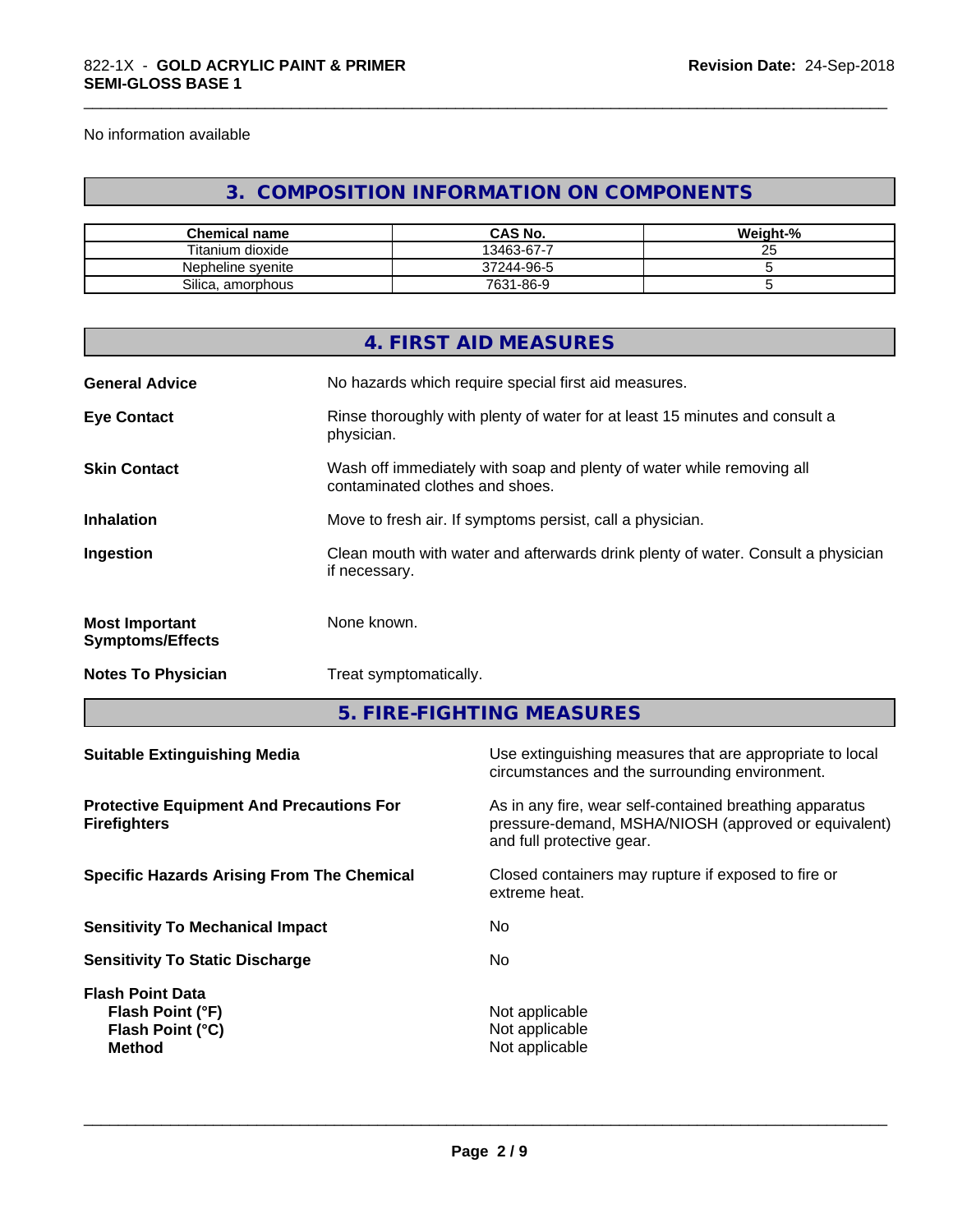#### **Flammability Limits In Air**

| Lower flammability limit:        |  |
|----------------------------------|--|
| <b>Upper flammability limit:</b> |  |

**Not applicable Not applicable** 

\_\_\_\_\_\_\_\_\_\_\_\_\_\_\_\_\_\_\_\_\_\_\_\_\_\_\_\_\_\_\_\_\_\_\_\_\_\_\_\_\_\_\_\_\_\_\_\_\_\_\_\_\_\_\_\_\_\_\_\_\_\_\_\_\_\_\_\_\_\_\_\_\_\_\_\_\_\_\_\_\_\_\_\_\_\_\_\_\_\_\_\_\_

**NFPA Health:** 1 **Flammability:** 0 **Instability:** 0 **Special:** Not Applicable

#### **NFPA Legend**

- 0 Not Hazardous
- 1 Slightly
- 2 Moderate
- 3 High
- 4 Severe

*The ratings assigned are only suggested ratings, the contractor/employer has ultimate responsibilities for NFPA ratings where this system is used.*

*Additional information regarding the NFPA rating system is available from the National Fire Protection Agency (NFPA) at www.nfpa.org.*

# **6. ACCIDENTAL RELEASE MEASURES**

| <b>Personal Precautions</b>      | Avoid contact with skin, eyes and clothing. Ensure adequate ventilation.                                                                                                         |  |  |
|----------------------------------|----------------------------------------------------------------------------------------------------------------------------------------------------------------------------------|--|--|
| <b>Other Information</b>         | Prevent further leakage or spillage if safe to do so.                                                                                                                            |  |  |
| <b>Environmental precautions</b> | See Section 12 for additional Ecological Information.                                                                                                                            |  |  |
| <b>Methods for Cleaning Up</b>   | Soak up with inert absorbent material. Sweep up and shovel into suitable<br>containers for disposal.                                                                             |  |  |
|                                  | 7. HANDLING AND STORAGE                                                                                                                                                          |  |  |
| <b>Handling</b>                  | Avoid contact with skin, eyes and clothing. Avoid breathing vapors, spray mists or<br>sanding dust. In case of insufficient ventilation, wear suitable respiratory<br>equipment. |  |  |
| <b>Storage</b>                   | Keep container tightly closed. Keep out of the reach of children.                                                                                                                |  |  |
| Incompatible Materials           | No information available                                                                                                                                                         |  |  |

**8. EXPOSURE CONTROLS/PERSONAL PROTECTION**

#### **Exposure Limits**

| <b>Chemical name</b> | <b>ACGIH TLV</b>                     | OSHA PEL                            |
|----------------------|--------------------------------------|-------------------------------------|
| Titanium dioxide     | <b>TWA</b><br>10 mg/m <sup>3</sup> - | <b>TWA</b><br>$15 \text{ ma/m}^3$ - |
| Silica, amorphous    | N/E                                  | <b>TWA</b><br>$20$ mppcf -          |

#### **Legend**

ACGIH - American Conference of Governmental Industrial Hygienists Exposure Limits OSHA - Occupational Safety & Health Administration Exposure Limits N/E - Not Established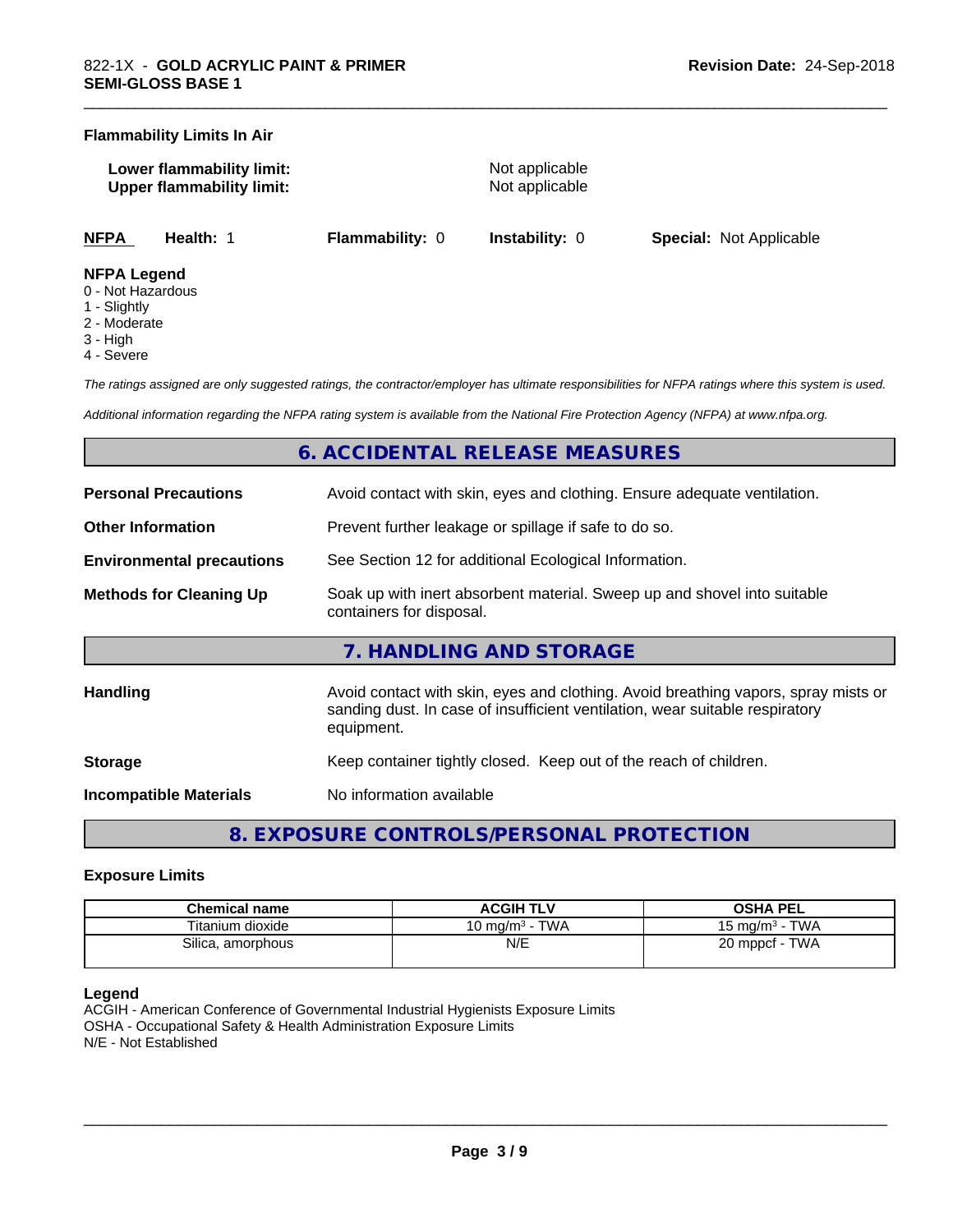| <b>Engineering Measures</b>                                                           | Ensure adequate ventilation, especially in confined areas.                                                                                                  |  |
|---------------------------------------------------------------------------------------|-------------------------------------------------------------------------------------------------------------------------------------------------------------|--|
| <b>Personal Protective Equipment</b>                                                  |                                                                                                                                                             |  |
| <b>Eye/Face Protection</b><br><b>Skin Protection</b><br><b>Respiratory Protection</b> | Safety glasses with side-shields.<br>Protective gloves and impervious clothing.<br>In case of insufficient ventilation wear suitable respiratory equipment. |  |
| <b>Hygiene Measures</b>                                                               | Avoid contact with skin, eyes and clothing. Remove and wash contaminated<br>clothing before re-use. Wash thoroughly after handling.                         |  |

# **9. PHYSICAL AND CHEMICAL PROPERTIES**

| Appearance                           | liquid                   |
|--------------------------------------|--------------------------|
| Odor                                 | little or no odor        |
| <b>Odor Threshold</b>                | No information available |
| Density (Ibs/gal)                    | $10.55 - 10.65$          |
| <b>Specific Gravity</b>              | $1.27 - 1.29$            |
| рH                                   | No information available |
| <b>Viscosity (cps)</b>               | No information available |
| Solubility(ies)                      | No information available |
| <b>Water solubility</b>              | No information available |
| <b>Evaporation Rate</b>              | No information available |
| Vapor pressure @20 °C (kPa)          | No information available |
| <b>Vapor density</b>                 | No information available |
| Wt. % Solids                         | $45 - 55$                |
| <b>Vol. % Solids</b>                 | $30 - 40$                |
| Wt. % Volatiles                      | $45 - 55$                |
| Vol. % Volatiles                     | $60 - 70$                |
| <b>VOC Regulatory Limit (g/L)</b>    | < 50                     |
| <b>Boiling Point (°F)</b>            | 212                      |
| <b>Boiling Point (°C)</b>            | 100                      |
| <b>Freezing Point (°F)</b>           | 32                       |
| Freezing Point (°C)                  | 0                        |
| Flash Point (°F)                     | Not applicable           |
| Flash Point (°C)                     | Not applicable           |
| <b>Method</b>                        | Not applicable           |
| <b>Flammability (solid, gas)</b>     | Not applicable           |
| <b>Upper flammability limit:</b>     | Not applicable           |
| Lower flammability limit:            | Not applicable           |
| <b>Autoignition Temperature (°F)</b> | No information available |
| <b>Autoignition Temperature (°C)</b> | No information available |
| Decomposition Temperature (°F)       | No information available |
| Decomposition Temperature (°C)       | No information available |
| <b>Partition coefficient</b>         | No information available |

\_\_\_\_\_\_\_\_\_\_\_\_\_\_\_\_\_\_\_\_\_\_\_\_\_\_\_\_\_\_\_\_\_\_\_\_\_\_\_\_\_\_\_\_\_\_\_\_\_\_\_\_\_\_\_\_\_\_\_\_\_\_\_\_\_\_\_\_\_\_\_\_\_\_\_\_\_\_\_\_\_\_\_\_\_\_\_\_\_\_\_\_\_

**10. STABILITY AND REACTIVITY**

**Reactivity** Not Applicable

**Chemical Stability Stable under normal conditions.** 

**Conditions to avoid Conditions to avoid Prevent from freezing.**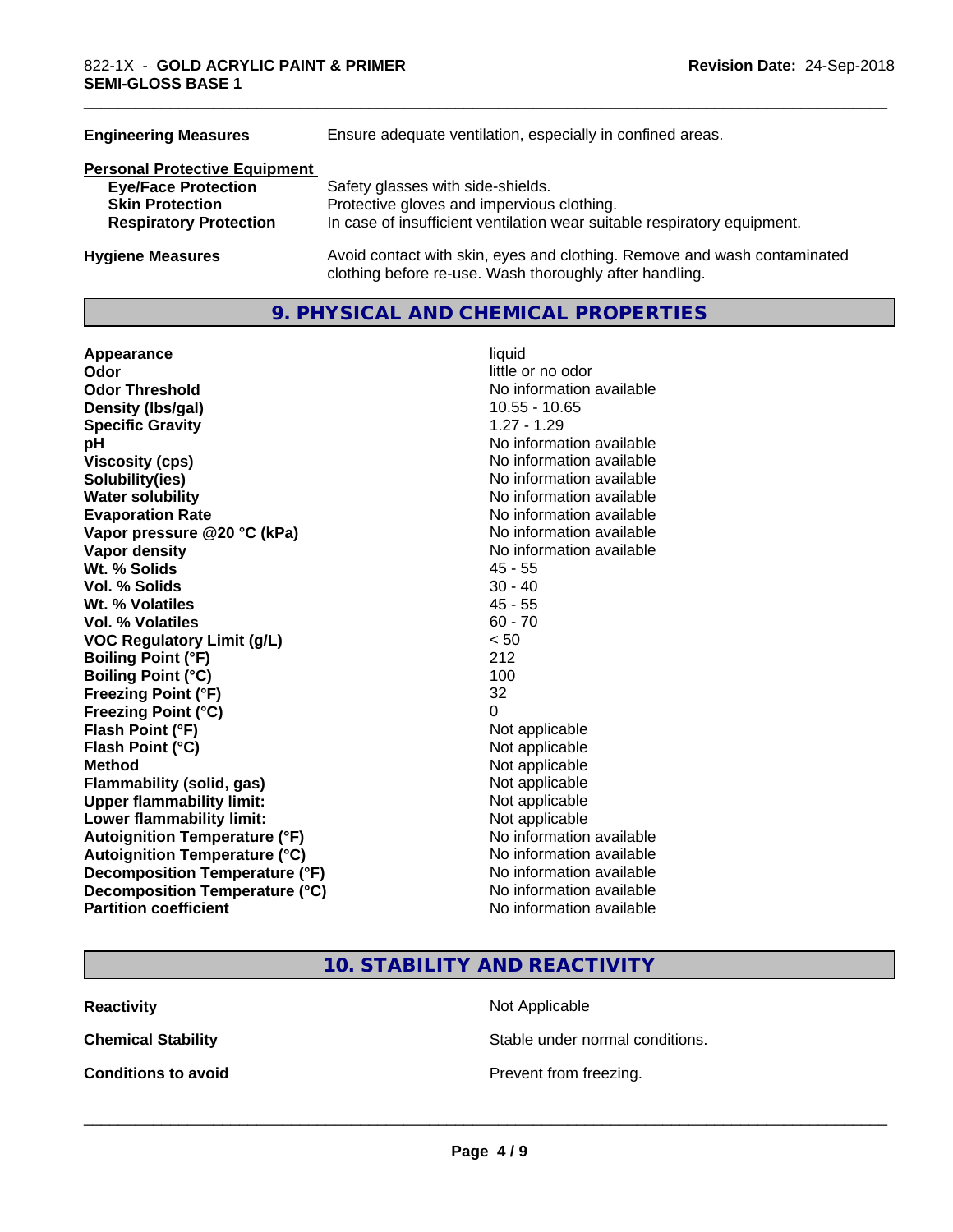| <b>Incompatible Materials</b>             | No materials to be especially mentioned.                                                                        |  |
|-------------------------------------------|-----------------------------------------------------------------------------------------------------------------|--|
| <b>Hazardous Decomposition Products</b>   | None under normal use.                                                                                          |  |
| <b>Possibility of hazardous reactions</b> | None under normal conditions of use.                                                                            |  |
|                                           | 11. TOXICOLOGICAL INFORMATION                                                                                   |  |
| <b>Product Information</b>                |                                                                                                                 |  |
| Information on likely routes of exposure  |                                                                                                                 |  |
| <b>Principal Routes of Exposure</b>       | Eye contact, skin contact and inhalation.                                                                       |  |
| <b>Acute Toxicity</b>                     |                                                                                                                 |  |
| <b>Product Information</b>                | No information available                                                                                        |  |
|                                           | Symptoms related to the physical, chemical and toxicological characteristics                                    |  |
| <b>Symptoms</b>                           | No information available                                                                                        |  |
|                                           | Delayed and immediate effects as well as chronic effects from short and long-term exposure                      |  |
| Eye contact                               | May cause slight irritation.                                                                                    |  |
| <b>Skin contact</b>                       | Substance may cause slight skin irritation. Prolonged or repeated contact may dry<br>skin and cause irritation. |  |
| <b>Inhalation</b>                         | May cause irritation of respiratory tract.                                                                      |  |
| Ingestion                                 | Ingestion may cause gastrointestinal irritation, nausea, vomiting and diarrhea.                                 |  |
| <b>Sensitization</b>                      | No information available                                                                                        |  |
| <b>Neurological Effects</b>               | No information available.                                                                                       |  |
| <b>Mutagenic Effects</b>                  | No information available.                                                                                       |  |
| <b>Reproductive Effects</b>               | No information available.                                                                                       |  |
| <b>Developmental Effects</b>              | No information available.                                                                                       |  |
| <b>Target organ effects</b>               | No information available.                                                                                       |  |
| <b>STOT - single exposure</b>             | No information available.                                                                                       |  |
| <b>STOT - repeated exposure</b>           | No information available.                                                                                       |  |
| Other adverse effects                     | No information available.                                                                                       |  |
| <b>Aspiration Hazard</b>                  | No information available                                                                                        |  |
| <b>Numerical measures of toxicity</b>     |                                                                                                                 |  |

\_\_\_\_\_\_\_\_\_\_\_\_\_\_\_\_\_\_\_\_\_\_\_\_\_\_\_\_\_\_\_\_\_\_\_\_\_\_\_\_\_\_\_\_\_\_\_\_\_\_\_\_\_\_\_\_\_\_\_\_\_\_\_\_\_\_\_\_\_\_\_\_\_\_\_\_\_\_\_\_\_\_\_\_\_\_\_\_\_\_\_\_\_

| <b>ATEmix (oral)</b>   | 43231 mg/kg |
|------------------------|-------------|
| <b>ATEmix (dermal)</b> | 189626      |

# **Component Information**

Titanium dioxide LD50 Oral: > 10000 mg/kg (Rat) Silica, amorphous LD50 Oral: > 5000 mg/kg (Rat) LD50 Dermal: 2,000 mg/kg (Rabbit)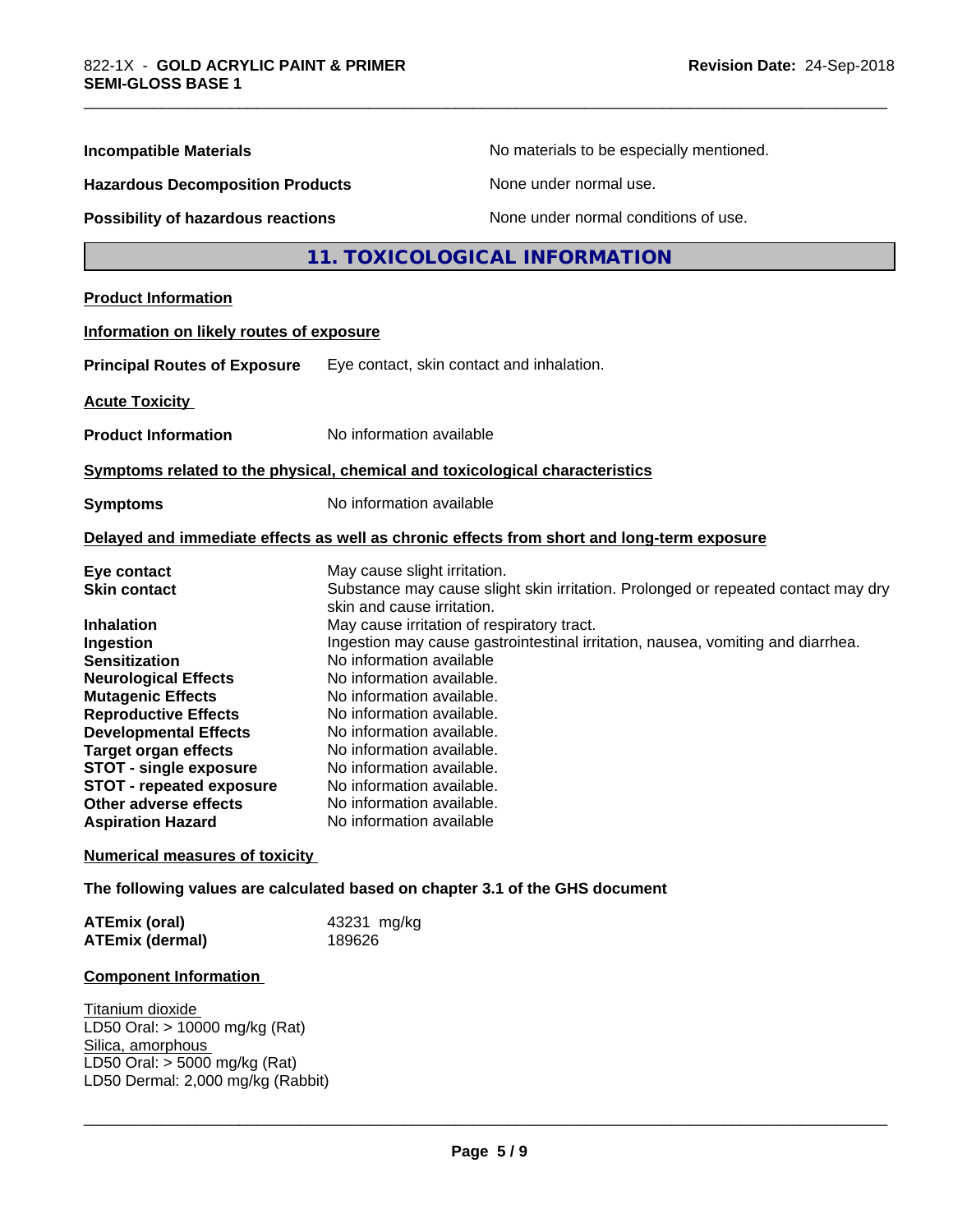#### LC50 Inhalation (Dust): > 2 mg/L

#### **Carcinogenicity**

*The information below indicateswhether each agency has listed any ingredient as a carcinogen:.*

| Chemical<br>`name      | <b>IARC</b>                  | <b>NTP</b> | <b>OSHA</b> |
|------------------------|------------------------------|------------|-------------|
|                        | .<br>2B<br>Human<br>Possible |            | ∟isted      |
| n dioxide<br>l itanıum | Carcinoɑen                   |            |             |

\_\_\_\_\_\_\_\_\_\_\_\_\_\_\_\_\_\_\_\_\_\_\_\_\_\_\_\_\_\_\_\_\_\_\_\_\_\_\_\_\_\_\_\_\_\_\_\_\_\_\_\_\_\_\_\_\_\_\_\_\_\_\_\_\_\_\_\_\_\_\_\_\_\_\_\_\_\_\_\_\_\_\_\_\_\_\_\_\_\_\_\_\_

• Although IARC has classified titanium dioxide as possibly carcinogenic to humans (2B), their summary concludes: "No significant exposure to titanium dioxide is thought to occur during the use of products in which titanium dioxide is bound to other materials, such as paint."

#### **Legend**

IARC - International Agency for Research on Cancer NTP - National Toxicity Program OSHA - Occupational Safety & Health Administration

**12. ECOLOGICAL INFORMATION**

## **Ecotoxicity Effects**

The environmental impact of this product has not been fully investigated.

### **Product Information**

#### **Acute Toxicity to Fish**

No information available

#### **Acute Toxicity to Aquatic Invertebrates**

No information available

#### **Acute Toxicity to Aquatic Plants**

No information available

#### **Persistence / Degradability**

No information available.

#### **Bioaccumulation**

There is no data for this product.

#### **Mobility in Environmental Media**

No information available.

#### **Ozone**

No information available

### **Component Information**

#### **Acute Toxicity to Fish**

Titanium dioxide  $LC50: > 1000$  mg/L (Fathead Minnow - 96 hr.)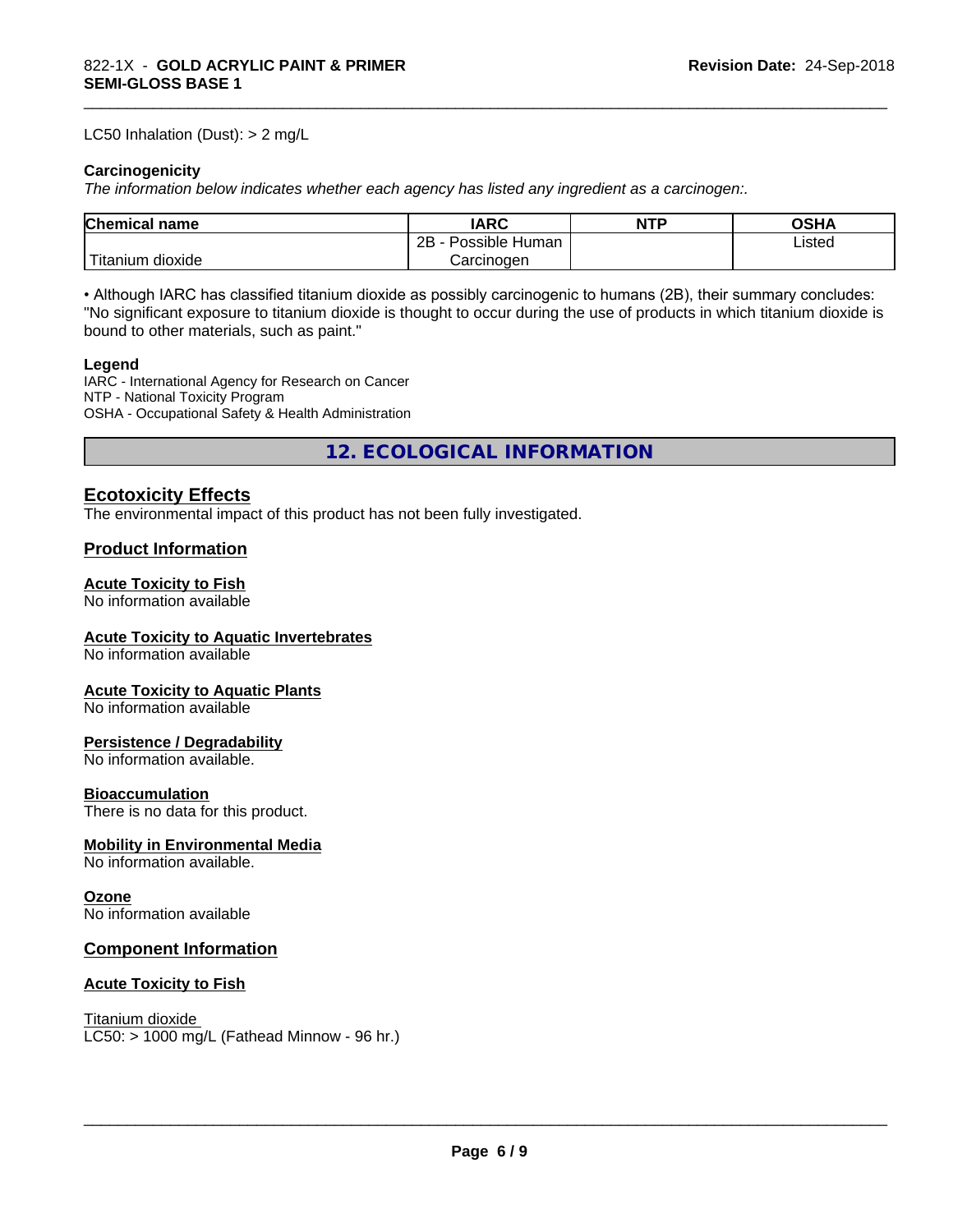#### **Acute Toxicity to Aquatic Invertebrates**

No information available

#### **Acute Toxicity to Aquatic Plants**

No information available

|                              | 13. DISPOSAL CONSIDERATIONS                                                                                                                                                                                               |
|------------------------------|---------------------------------------------------------------------------------------------------------------------------------------------------------------------------------------------------------------------------|
| <b>Waste Disposal Method</b> | Dispose of in accordance with federal, state, and local regulations. Local<br>requirements may vary, consult your sanitation department or state-designated<br>environmental protection agency for more disposal options. |
|                              | 14. TRANSPORT INFORMATION                                                                                                                                                                                                 |
| <b>DOT</b>                   | Not regulated                                                                                                                                                                                                             |
| <b>ICAO / IATA</b>           | Not regulated                                                                                                                                                                                                             |
| <b>IMDG/IMO</b>              | Not regulated                                                                                                                                                                                                             |
|                              | <b>15. REGULATORY INFORMATION</b>                                                                                                                                                                                         |

\_\_\_\_\_\_\_\_\_\_\_\_\_\_\_\_\_\_\_\_\_\_\_\_\_\_\_\_\_\_\_\_\_\_\_\_\_\_\_\_\_\_\_\_\_\_\_\_\_\_\_\_\_\_\_\_\_\_\_\_\_\_\_\_\_\_\_\_\_\_\_\_\_\_\_\_\_\_\_\_\_\_\_\_\_\_\_\_\_\_\_\_\_

# **International Inventories**

| <b>TSCA: United States</b> | Yes - All components are listed or exempt. |
|----------------------------|--------------------------------------------|
| <b>DSL: Canada</b>         | Yes - All components are listed or exempt. |

### **Federal Regulations**

#### **SARA 311/312 hazardous categorization**

| Acute health hazard               | Nο |  |
|-----------------------------------|----|--|
| Chronic Health Hazard             | N٥ |  |
| Fire hazard                       | Nο |  |
| Sudden release of pressure hazard | Nο |  |
| Reactive Hazard                   | Nο |  |

#### **SARA 313**

Section 313 of Title III of the Superfund Amendments and Reauthorization Act of 1986 (SARA). This product contains a chemical or chemicals which are subject to the reporting requirements of the Act and Title 40 of the Code of Federal Regulations, Part 372:

*None*

#### **Clean Air Act,Section 112 Hazardous Air Pollutants (HAPs) (see 40 CFR 61)**

This product contains the following HAPs:

*None*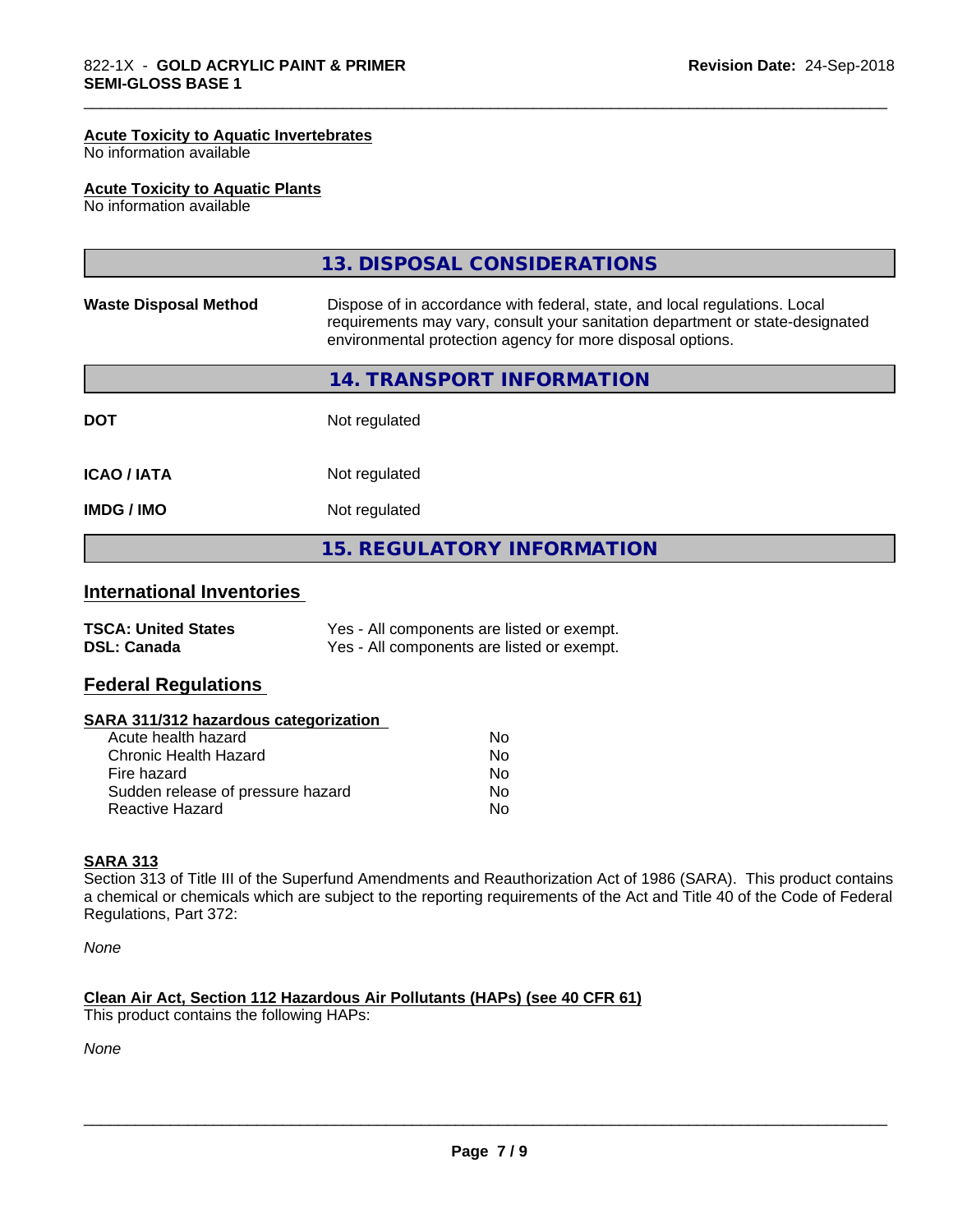# **US State Regulations**

### **California Proposition 65**

**AVIMARNING:** Cancer and Reproductive Harm– www.P65warnings.ca.gov

#### **State Right-to-Know**

| Chemical<br>name                              | - -<br>3081100 <b>11</b> 0<br>IVIA<br>aunuscus | <b>Jerse</b> v<br><b>Nev</b> | าnsvlvania |
|-----------------------------------------------|------------------------------------------------|------------------------------|------------|
| $-$<br>$\cdots$<br>dioxide<br>.um<br>. itanii |                                                |                              |            |
| Silica.<br>. amorphous                        |                                                |                              |            |

\_\_\_\_\_\_\_\_\_\_\_\_\_\_\_\_\_\_\_\_\_\_\_\_\_\_\_\_\_\_\_\_\_\_\_\_\_\_\_\_\_\_\_\_\_\_\_\_\_\_\_\_\_\_\_\_\_\_\_\_\_\_\_\_\_\_\_\_\_\_\_\_\_\_\_\_\_\_\_\_\_\_\_\_\_\_\_\_\_\_\_\_\_

**Legend**

X - Listed

| 16. OTHER INFORMATION                                                                                                                                                                                       |           |                                                                            |                      |                                                                                                                                               |
|-------------------------------------------------------------------------------------------------------------------------------------------------------------------------------------------------------------|-----------|----------------------------------------------------------------------------|----------------------|-----------------------------------------------------------------------------------------------------------------------------------------------|
| HMIS -                                                                                                                                                                                                      | Health: 1 | <b>Flammability: 0</b>                                                     | <b>Reactivity: 0</b> | $PPE: -$                                                                                                                                      |
| <b>HMIS Legend</b><br>0 - Minimal Hazard<br>1 - Slight Hazard<br>2 - Moderate Hazard<br>3 - Serious Hazard<br>4 - Severe Hazard<br>* - Chronic Hazard<br>present under the actual normal conditions of use. |           | X - Consult your supervisor or S.O.P. for "Special" handling instructions. |                      | Note: The PPE rating has intentionally been left blank. Choose appropriate PPE that will protect employees from the hazards the material will |

*Caution: HMISÒ ratings are based on a 0-4 rating scale, with 0 representing minimal hazards or risks, and 4 representing significant hazards or risks. Although HMISÒ ratings are not required on MSDSs under 29 CFR 1910.1200, the preparer, has chosen to provide them. HMISÒ ratings are to be used only in conjunction with a fully implemented HMISÒ program by workers who have received appropriate HMISÒ training. HMISÒ is a registered trade and service mark of the NPCA. HMISÒ materials may be purchased exclusively from J. J. Keller (800) 327-6868.*

 **WARNING!** If you scrape, sand, or remove old paint, you may release lead dust. LEAD IS TOXIC. EXPOSURE TO LEAD DUST CAN CAUSE SERIOUS ILLNESS, SUCH AS BRAIN DAMAGE, ESPECIALLY IN CHILDREN. PREGNANT WOMEN SHOULD ALSO AVOID EXPOSURE. Wear a NIOSH approved respirator to control lead exposure. Clean up carefully with a HEPA vacuum and a wet mop. Before you start, find out how to protect yourself and your family by contacting the National Lead Information Hotline at 1-800-424-LEAD or log on to www.epa.gov/lead.

| <b>Prepared By</b>      | <b>Product Stewardship Department</b><br>Benjamin Moore & Co.<br>101 Paragon Drive<br>Montvale, NJ 07645<br>800-225-5554 |
|-------------------------|--------------------------------------------------------------------------------------------------------------------------|
| <b>Revision Date:</b>   | 24-Sep-2018                                                                                                              |
| <b>Revision Summary</b> | Not available                                                                                                            |